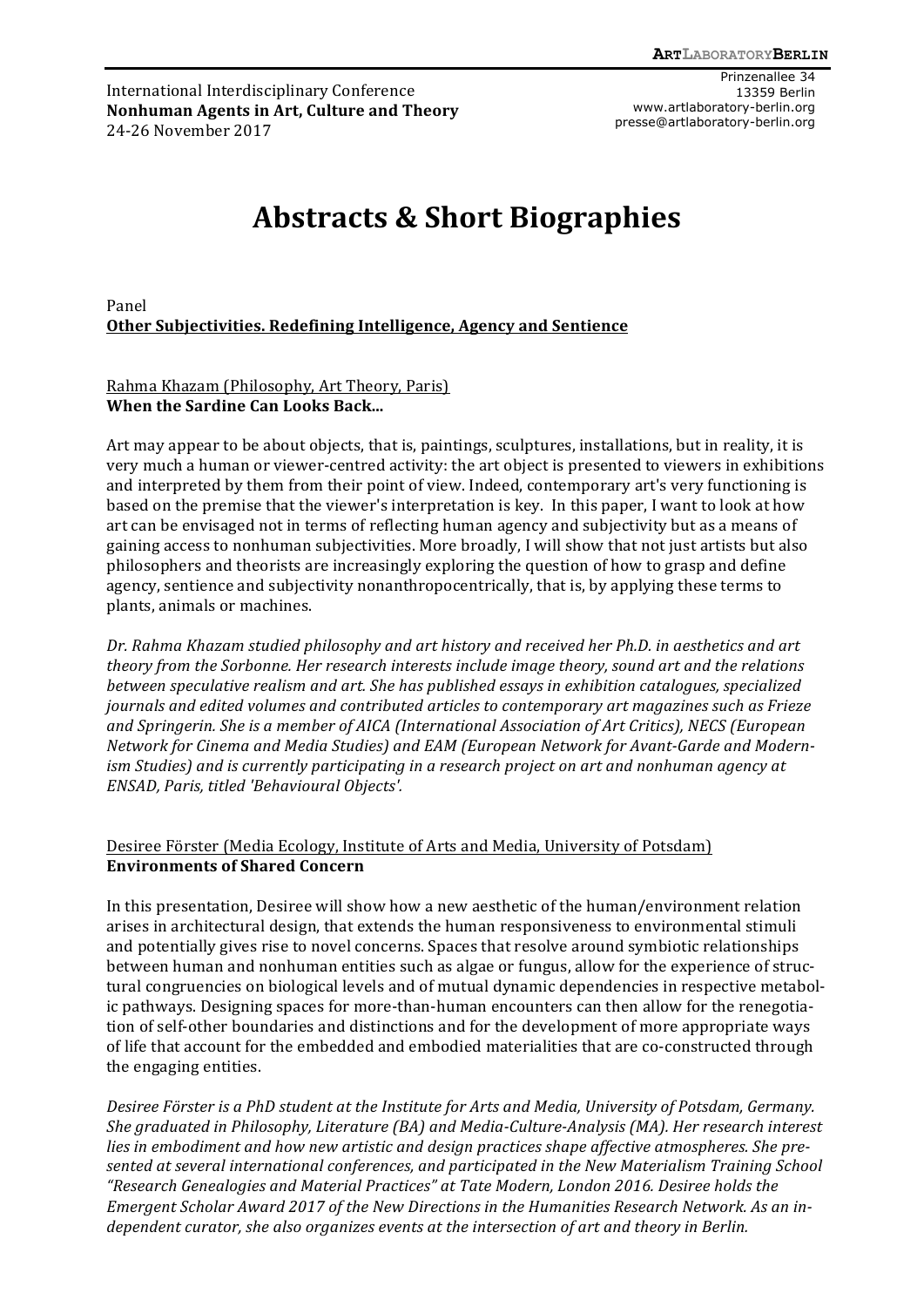### Maja Smrekar (Artist, Ljubljana) **The Wolf-human-dog Continuum**

In *The Wolf-human-dog Continuum* lecture, Smrekar is going to present the opus of four K-9\_topology projects (2013-2017). They stand for a transcendence of the dichotomy human:dog into its hybrid shape. The work uses the co-evolution between a human and a dog as a matrix to ask the following question: What defines humans as a superior species in the ecologically ruined, over populated and economically compromised world? Her work presents transdisciplinarity by applying different mediums, formats and contents as cross sections in creating a dialogue between humanistic and natural sciences. That way in the K-9\_topology series she connects her past in a context that reflects on a memory of the post-human future. Here, the dog-human "werewolf" exists as a reminiscence of an extinct culture of man; a conclusion suggesting that it is our animality which makes us the most human.

*Maja Smrekar was born 1978 in Slovenia. She graduated at the Sculpture Department of Fine Art and* Design Academy in collaboration with the Academy of Theatre, Radio, Film and Television in Ljubljana, Slovenia, and holds Master of Arts in New Media. She has been involved in dog behaviour studies and canine sports training for the last five years. In her work she has been dwelling on two main top*ics:* the parallel evolution within a relationship wolf - human - dog, and the Sixth big species extinction on Earth. She has been awarded for her work at the Cynetart festival 2012 by the European Centre for Arts Hellerau (Dresden/Germany), Honorary mention at the Ars Electronica festival 2013 *(Linz/Austria), as well as the Golden Bird Award 2013 – the national award for special achievements at* the field of visual art (Ljubljana/Slovenia). She is the winner of the Prix Ars Electronica - Golden *Nica 2017 in Hybrid Art. http://majasmrekar.org/*

# Panel **Fungal perspectives. From the Viewpoint of a Mushroom**

Saša Spačal (Artist, Ljubljana) **Mycohuman Relationships.**  Fungi as Interspecies Connectors, Companion Species and Human Symbionts.

Mycohuman relationships are entangled with mycorrhizal extensions that transgress both fungi and humans as species and form an extensive rhizomatic network, so vast that transcends several planes of existence: material, immaterial, organic, technological, social and planetary. Symbiotic bonds are made with mycorrhizal technology on this planet of interspecies love. Humans re-learn with their bodies immersed into planetary interconnected system observing and feeling the fresh pulse of intra-action. Multidimensional immersion dissolves the boundaries of the individual, dispersing social identity. What is exposed is a multitude of human microbiome, a soup performing human bodies in the time-space of here-and-now. With fungi, archaea and bacteria of microbiome human being is in becoming with the environment, becoming the environment through a biofeedback looping protocol. Ecological cycle in the network is known. Will humans learn the ethics of intra-acting?

Saša Spačal is a post-media artist working at the intersection of living systems research, contemporary and sound art. Her work focuses on a post-human environment, in which humans exist and func*tion as one of the elements in an ecosystem, and not as its sovereign. In this, the Cartesian system is abandoned and the fact accepted that the sphere of technology has expanded not only from hardware* to software, but also to wetware, whence the logic of hybrid mechanical, digital, and organic function*ing* originates. Spačal has been featured at venues such as Ars Electronica, Prix Cube, Onassis Cultural *Center Athens, National Art Museum of China, Pixelache, Cynetart, Device\_art, Eastern Bloc Gallery, Museum of Contemporary Art of Vojvodina, Kapelica Gallery and elsewhere. Spačal's solo exhibition Symbiome - Economy of Symbiosis was held at Museum of Contemporary Art Metelkova. For her work* she has received an Honorary Mention at the Ars Electronica Prix 2015, and was nominated for the *Prix Cube 2016. www.agapea.si*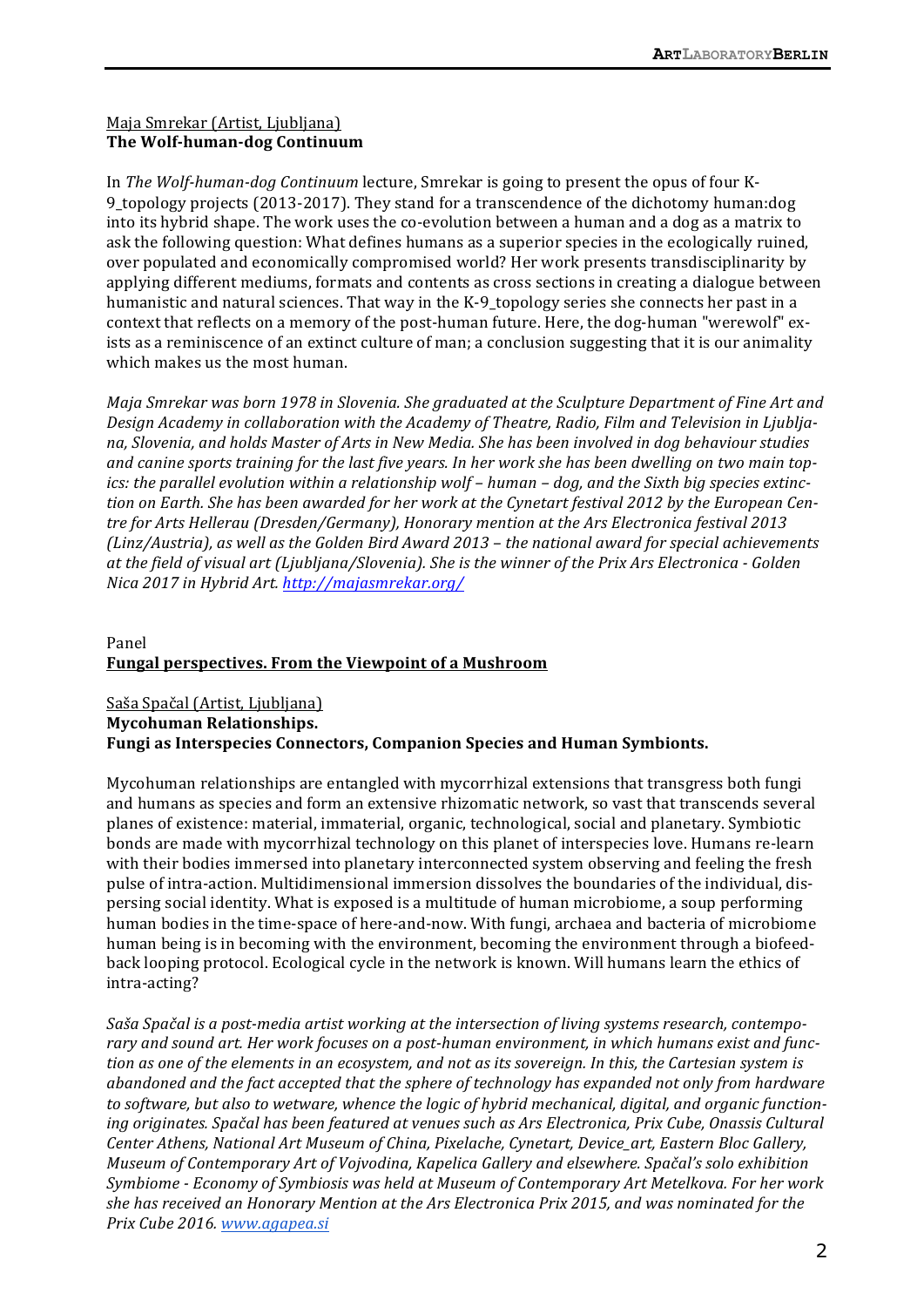### Mirjan Švagelj (Microbiologist, Aceis Bio, Ljubljana) **Mushrooms as Teachers. Mushrooms in Human Societies**

Mushrooms are inconspicuous organisms belonging to the "hidden kingdom", often regarded as undesirable or even terrifying, but they have many roles in human lives and nature at large. With their extreme morphological and biochemical variability they are true masters of colonisation and adaptation. Their roles can loosely be grouped into several roles they play: as edible species, toxic species, medicinal species, symbionts, decomposers, pathogenes and as scientific or model species and even as co-authors of artistic works. Mushrooms as a group are phylogenetically not close to one another and to be a mushroom is very anthropocentric since mushrooms are all fungi, which produce fruiting bodies perceptible to the naked eye. This talk will focus on the roles mushrooms play in human societies and how science is uncovering their mysterious ways.

*Dr.* Mirjan Švagelj obtained a PhD in biomedicine from the Faculty of Medicine of the University of Ljubljana. As a scientist, he works in research and development in the field of applied biochemistry and biotechnology. As an artist, he works at the intersection of biotechnology, microbiology and in*termedia art. He has exhibited his work at numerous venues and festivals, such as Ars Electronica,* Cynetart, The Chinese National Museum of Art, Device\_art, Art Laboratory Berlin, Prix Cube Exhibition, the Kapelica Gallery, Kiblix Festival, Onassis Cultural Centre Athens and Museum of Contemporary Art Metelkova +MSUM. For his work he received an Honorary Mention at the Ars Electronica Prix 2015, and was nominated for the Prix Cube 2016.

# Vera Meyer (Institute of Biotechnology, Departm. Applied and Molecular Microbiology, Technical University Berlin)

# **Fungal Biotechnology - What We Do with Fungi (and What Fungi Do With Us)**

The current epoch of the Anthropocene is a new geological epoch of the earth's lithosphere due to human activities in the last few centuries. Synthetic biology provides a new dimension to the Anthropocene. In the not too distant future, this could take us to an age, where the limits of our capabilities to (re)design biological systems are only limited by our imagination and ethical values. Synthetic biology will revolutionize medicine, food and feed production and offers sustainable solutions for the transition from a petroleum-based to a bio-based economy. Our focus is to pioneer genetic tools for the fungus *Aspergillus niger*, a cell factory with which the biotech industry has long-standing experience as a host for citric acid and protein production. In my talk, I will present our recent approaches, which aim to genetically trim *A. niger* to become a cell factory for new-tonature drugs.

Vera Meyer studied biotechnology at the Sofia University (Bulgaria) and the TUB (Berlin University of Technology, Germany). After obtaining a PhD degree (2001) and habilitation (2008) at the TUB, she *worked as Assistant Professor at Leiden University (2008-2011). She has been visiting scientist at the Imperial College London (2003) and at Leiden University (2005-2006). In 2011, she became Full Professor* of Applied and Molecular Microbiology at the TUB. Vera Meyer is interested to decode nature's *genetic principles underlying growth and metabolism of fungal microorganisms. By bridging the gap between systems and synthetic biology, she together with her team develops new fungal cell factories for the sustainable production of pharmaceuticals and enzymes.*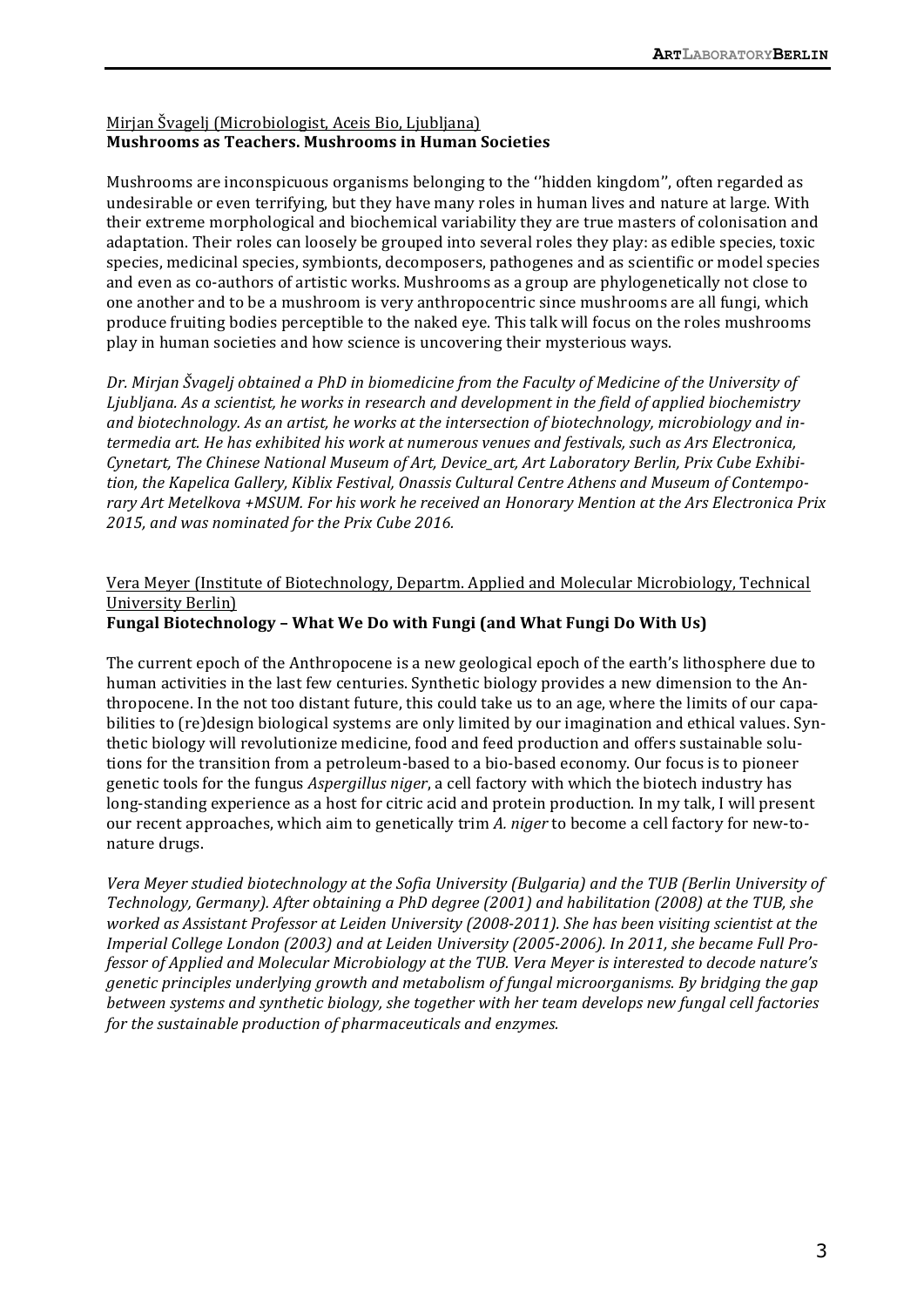#### Panel **Plant Intelligence**

# Špela Petrič (Artist, Scientist, Amsterdam/ Ljubljana) **Vegetal Otherness, Intimately**

My artistic research looks at vegetal life as the unchallenged frontier of estrangement, revealing the limits of human empathy as well as its anthropocentric underpinnings. Plants are, in their omnipresence, utterly foreign complexity and lack of identification elements allowing anthropomorphism, ideal subjects of study in an attempt to re-examine relations with the Other. The field of plant neurobiology has tried to uncover mechanisms of plant function by likening the physiology of plants to animal systems in order to raise awareness of the intricate, highly adapted life of plants; however, the plants' cryptic chemically-based conversations, their biological inter-species networks, their centennial lifespans and non-centralized operation make them the benevolent aliens living among us. How can one draw together the world of human beings and that of plants, while resisting the temptation to sacrifice the specificity of either perspective and respecting the foreignness of vegetal life? The contribution lays out three performative projects – *Skotopoiesis*, *Phytoteratology* and *Strange Encounters* – through which I explore radical and novel modes of humanplant intercognition, which, while discovering the vegetal, delineate our own borders to be overcome.

*Špela Petrič, BSc, MA, PhD, is a Slovenian new media artist and former scientific researcher currently* based between Ljubljana, SI and Amsterdam, NL. Her practice is a multi-species collaborative endeavor, a deviant composite of natural sciences, wet media and performance. She tries to envision *artistic* experiments that enact strange relationalities in hopes of enriching our adjacent possible. *Much of her recent work has focused on plant life. Festivals and exhibitions: Abandon Normal Devices (UK), TodaysArt (NL), Zone2Source (NL), Venice Biennial of Architecture (IT), Touch Me Festival (CRO), Pixxelpoint (IT), European Conference on Artificial Life (IT), Playaround (TW), Harvard (ZDA),* Ars Electronica (AT), National Center for Biological Sciences (IN), HAIP (SI), Galleries de la Reine *(BE). www.spelapetric.org*

# Joana Bergmann (Institute of Biology, Free University Berlin) Hand in Hand. Root Morphological Traits and Their Mediation by Arbuscular Mycorrhizal **Fungi**

The environmental pressures that shape the evolution of a species root morphology are numerous. Roots have to take up nutrients and water by simultaneously blocking root feeding and colonizing soil biota. Depending on the ecological niche of a species, roots differ in their execution of this balancing act. Ecologists try to quantify these different strategies by measuring root morphological traits. The majority of land plants form mycorrhizal symbioses with soil fungi. Those plant-fungal interactions are mutualistic -meaning that both partners profit from the symbiosis. With their fine hyphal networks the fungi take up nutrients and water from the soil and transport it to the plant roots in exchange for carbon, which the plant photosynthesizes. Additionally, they can protect the roots from pathogens. The plants fitness and the morphology of roots therefore varies in response to mycorrhizal colonization while the mycorrhizal fungi themselves are nonviable without a living root.

*Joana Bergmann, born in Berlin in 1984, studied Biology at the Free University Berlin and finished her diploma* on flower morphology and hybridization in a subandean plant genus in 2009. She has been *fascinated for very long with the morphology of plants - with their clear structure and symmetry as* well as their flexibility in handling the challenges of their environment. In the following years she worked on diatom algae in the Botanical Garden and Botanical Museum Berlin. Since 2012 she researches as a soil ecologist at Free University Berlin, studying root morphological traits and plant-soil *interactions affecting biodiversity in European grassland communities and ecosystems. Her doctoral thesis submitted recently is titled "Root traits and their effect in plant-soil interactions".*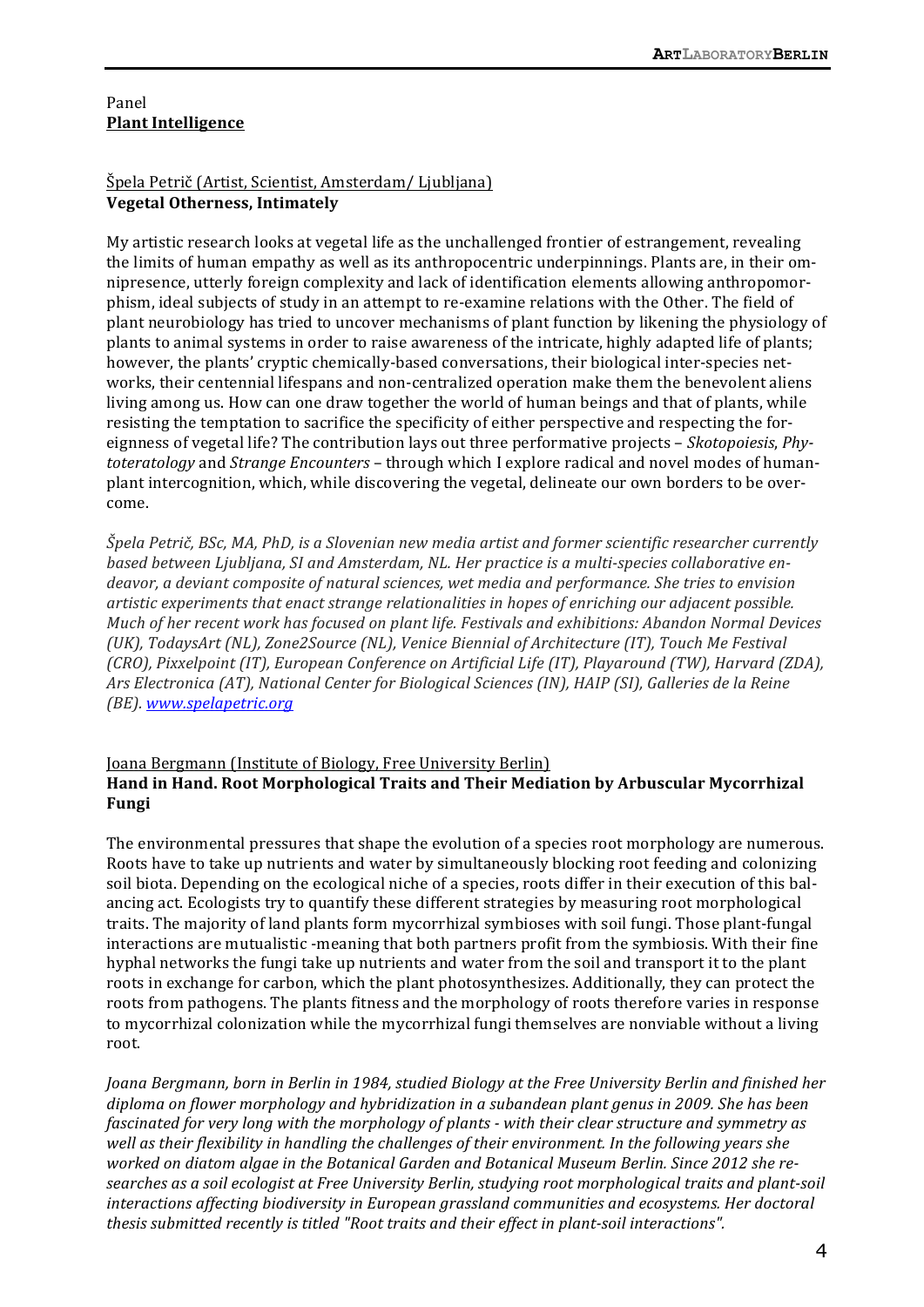#### **Keynote**

#### Monika Bakke (Institute of Philosophy, Adam Mickiewicz University Poznan) **The Force of Radical Openness: Multispecies Alliances Beyond the Biological**

When the biological opens onto the mineral, and the planetary onto the cosmic, there arises a need not only to recalibrate the scales used to measure space and time, but also to focus on the forces that precede forms. One such force is metabolism, which operates as functions, cycles, and systems that enable the flux and transformation of matter. It infinitely generates novel forms of organization within and with the environment. Acknowledging that multispecies alliances are formed among both organic and nonorganic species by the forces of biological and mineral evolutions requires us to reconsider the questions of belonging and identity. The living/nonliving divide then appears to be no more than a convenience and a convention, because matter, both on earth and elsewhere, is self-assembling and evolving.

Dr. Monika Bakke is Associate Professor in the Philosophy Department at the Adam Mickiewicz Uni*versity, Poznań, Poland. She writes on contemporary art and aesthetics with a particular interest in* posthumanist, transspecies and gender perspectives. She is the author of Bio-transfigurations: Art and Aesthetics of Posthumanism (2010, in Polish) and Open Body (2000, in Polish) co-author of Pleroma: Art in Search of Fullness (1998), and editor of Australian Aboriginal Aesthetics (2004, in Polish), Going Aerial: Air, Art, Architecture (2006) and The Life of Air: Dwelling, Communicating, Manipulating (2011). From 2001 till 2017 she was working as an editor of a Polish cultural journal Czas Kultury *[Time of Culture].*

# Panel **Microbial Agency. Proposing Micro-subjectivity**

#### Ingeborg Reichle (Media Studies, University of Applied Arts Vienna) **Biome and Biomatter**

Artists have responded to non-human agency in the age of cutting age research in multi-directional ways. In my contribution I want to critically analyse a current artistic position referring to biomes as distinct biological communities and particularly to human microbiomes, which can be regarded as a the collection of bacteria, viruses, and other microorganisms that are present on a human body. My presentation will focus the art project FIFTY PERCENT HUMAN by the Austrian artist Sonja Bäumel (Gerrit Rietveld Academy Amsterdam), which is in search for a critical language, which is carefully balancing our imagination about human-microbe interaction and the great diversity of the human body's ecosystem, mainly by using artistic, fictional and philosophical research tools.

*Prof.* Dr. Ingeborg Reichle is the chair of the Department of Media Theory and the head of the new BA study programme "Cross-Disciplinary Strategies: Applied Studies in Art, Science, Philosophy, and *Global Challenges*" at the University of Applied Arts Vienna. Before joining the faculty of the Depart*ment of Media Theory as full professor in 2016, she was FONTE professor at Humboldt University Berlin. In Vienna her primary area of research and teaching is the encounter of the fine arts with the* post-digital and new technologies like biotechnology and synthetic biology. In 2004 she gained her *Ph.D.* from the Humboldt University Berlin with the dissertation about "Age of Technoscience: Genetic Engineering, Robotics, and Artificial Life in Contemporary Art", published 2005 in German and 2009 *in* English, both with Springer publishers, Vienna/New York, at Humboldt University Berlin she also *gained her habilitation in 2013. Ingeborg Reichle is a member of the College Art Association (CAA),* the International Association for Aesthetics (IAA), and the International Association of Bioethics *(IAB).*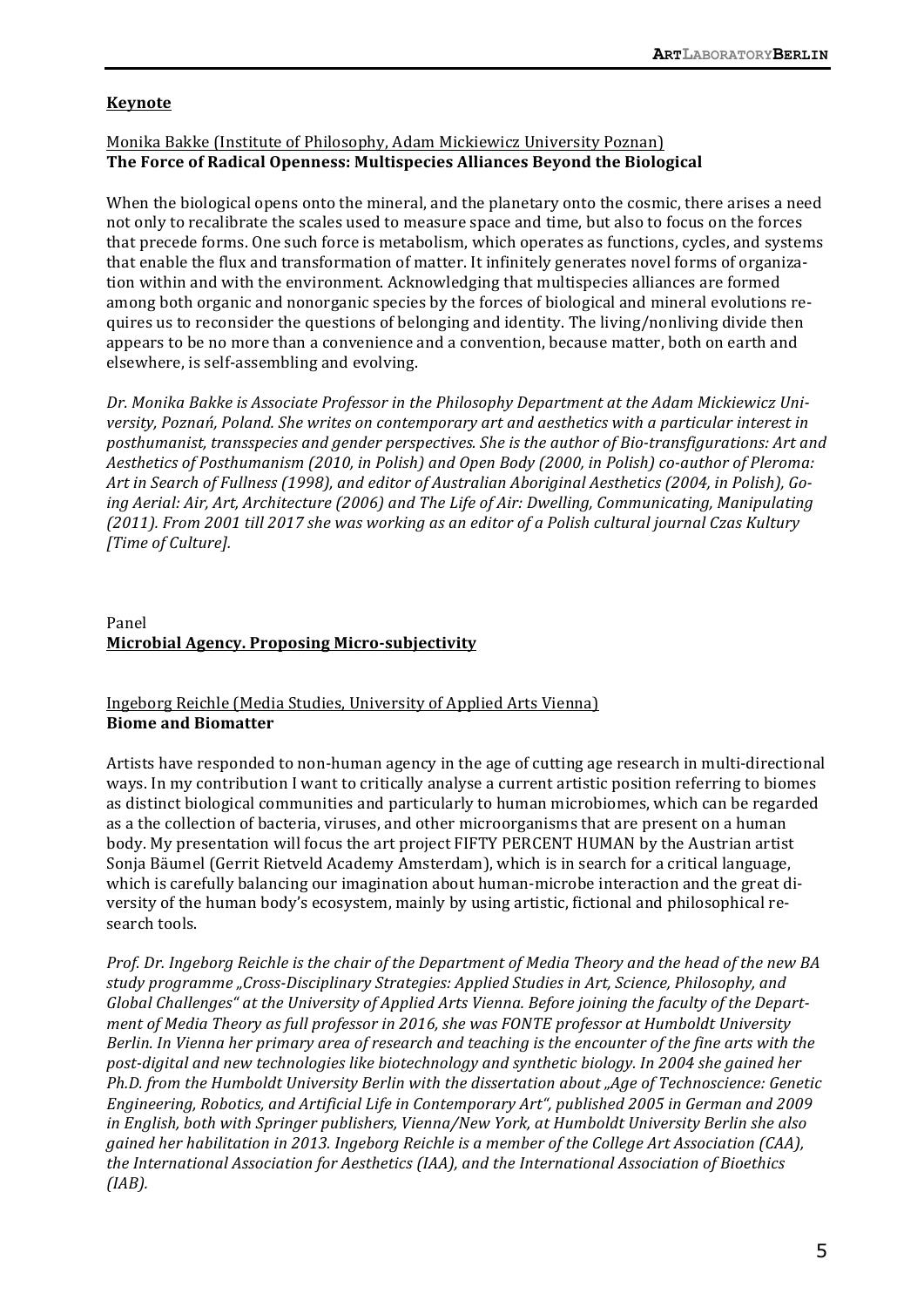### Regine Hengge (Institute of Biology, Microbiology, Humboldt University Berlin) Biofilms – Invisible Cities of Microbes from the Petri Dish to the Human Body

Although bacteria are invisibly tiny single-cellular creatures, they represent the largest biomass on earth and manage to colonize nearly any site, including the human body. As the human microbiota, they contribute to keeping us healthy and happy. Based on our intimate relationship with them, we have learned to use them for food production and in biotechnology. On the other hand, some bacteria are nasty pathogens that cause infections that remained deadly to us before we discovered antibiotics, i.e. chemical weapons that bacteria themselves use against each other in their fight for food. While we have always envisioned bacteria swimming around as single cells, recent research has shown that they prefer to live in large communities termed 'biofilms'. The bacterial inhabitants of these 'cities of microbes' communicate and cooperate to produce an extracellular matrix of biopolymers. This matrix not only confers protection, but allows bacterial biofilms to behave like tissues, i.e. to fold and buckle up into striking morphological patterns that even become visible to the naked human eye. By performing rapid morphogenetic movements based on an intricate inner structure, these biofilms are a prime example of 'active matter'.

*Regine Hengge studied biology and obtained her doctorate at the Universität Konstanz. After carrying* out post-doctoral research at Princeton University (NJ, USA), she completed her Habilitation in Mi*crobiology & Molecular Genetics at the Universität Konstanz. As a Full Professor she headed the microbiology unit of the Freie Universität Berlin from 1998-2013, and since 2013 has been in a similar position at the Humboldt-Universität zu Berlin. Her scientific research deals with signal transduction mechanisms and regulatory networks in bacterial biofilm formation and stress responses. Following her* interdisciplinary interests, she is a member of the Excellence Cluster ImageKnowledgeGestaltung and also pursues a longterm Science&Theatre project in collaboration with the English Theatre Berlin. Among other awards, she received the Gottfried Wilhelm Leibniz Prize from the DFG, the Landes*forschungspreis Baden-Württemberg and an ERC Advanced Investigator Grant. She is an elected member of several national and international academies including the Leopoldina, BBAW and EMBO. http://mikrobiologie.hu-berlin.de/hengge*

# Anna Dumitriu (Artist, Brighton) **Make Do and Mend**

Anna Dumitriu will discuss her project "Make Do and Mend" which references the 75th anniversary of the first use of penicillin in a human patient in 1941 and takes the form of an altered wartime women's suit marked with the British Board of Trade's utility logo CC41, which stands for 'Controlled Commodity 1941'. The holes and stains in the suit have been patched with silk stained with pink colonies of *E. coli* bacteria, grown on dye-containing agar. The genomes of these bacteria have been edited using a technique called CRISPR, to remove an ampicillin antibiotic resistance gene and scarlessly patch the break using homologous recombination with a fragment of DNA encoding the WWII slogan "Make Do and Mend". Ampicillin is part of the penicillin group of antibiotics so with this artistic genomic edit, Dumitriu and Goldberg have used today's technology to return the organism to its pre-antibiotic era state, reflecting on how we might in future control and protect such biotechnological advances.

*Anna Dumitriu* (UK) (1969) is a British artist whose work fuses craft, sculpture and Bio Art to explore our relationship to the microbial world, medicine and technology. She is affiliated to the Modernising *Medical Microbiology Project at the University of Oxford (UK), the Department of Computer Science at* The University of Hertfordshire (UK), Brighton and Sussex Medical School (UK), and Waag Society *(Netherlands).* She is the artist partner and on the EU Horizon 2020 funded FET support action FEAT: Future Emerging Art and Technology and has been working with the MRG-Grammar research project to explore gene regulation and CRISPR. She currently has a major solo exhibition at the Museum of *the History of Science, Oxford, UK. www.normalflora.co.uk*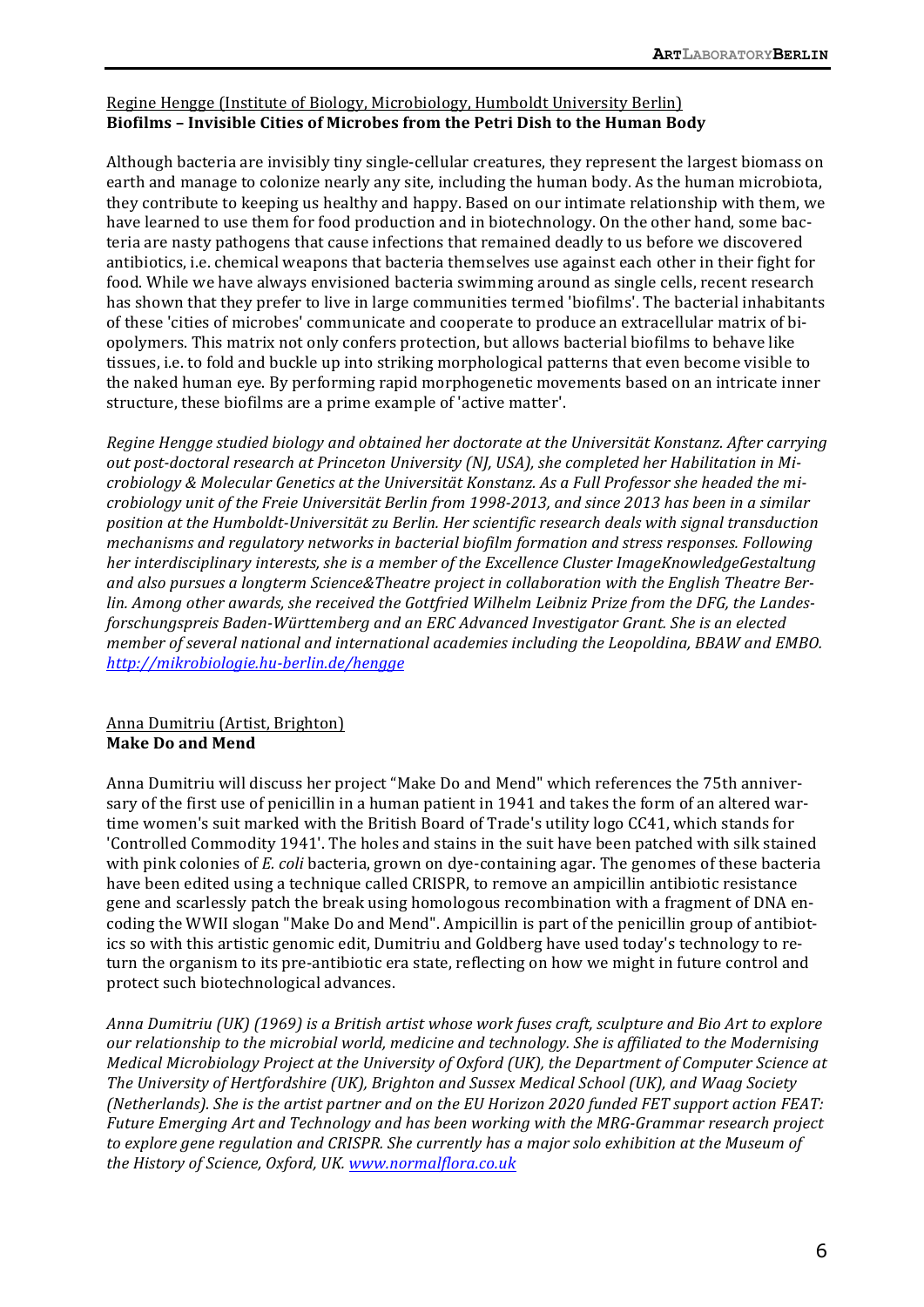# Panel **Human as Nonhuman. Microbiome and Holobiome**

# François-Joseph Lapointe (Artist, Microbiologist, Biological Sciences, University of Montreal) **Performative Microbiome Experiments**

We inhabit the microbial world. Microbes live on us, around us, and inside of us. Every single orifice of our bodies is populated by millions of microbes. We eat microbes, digest microbes, and defecate microbes. Whereas the human genome defines what we are as a species, the human microbiome now redefines the concept of self. As a scientist, I study the microbiome to detect novel types of interactions among bacterial communities. As a performance artist, I use my body as a canvas, tracking the evolution of my microbiome self. What if I become vegetarian? What if I travel to a different country? What if I practice celibacy for a month? Those are the kinds of artistic endeavours that can be directly translated into scientific data. In this talk, I will present my latest experimental performances with the microbiome as a way of questioning the aesthetics of the self.

*François-Joseph Lapointe is an artscientist from Montréal (Canada) with a PhD in evolutionary biology (1992) and a PhD in dance and performance studies (2012). As a scientist, he has published over*  100 papers ranging from molecular systematics and population genetics to phylogenomics and meta*genomics.* As an artist, he applies biotechnology as a means of dance composition, and has created the *field* of choreogenetics. For his most recent project, he is currently sequencing his microbiome (and *that* of his wife) to produce metagenomic self-portraits (microbiome selfies). His work has been exhib*ited in Canada, France, Germany, Denmark, Australia and the USA.* 

# Tarsh Bates (Artist, SymbioticA, The University of Western Australia, Perth) **On Being a Microbioartist: Making art in a microbiology laboratory**

I explore the physical, emotional and political relationships between humans and *Candida albicans* (an opportunistic fungal pathogen of humans). These relationships span immunology and ecology, sexuality (both human and microbial) and evolutionary biology, public health and body discipline, institutional frameworks and kinship. I examine the biopolitical implications of the recent revolution in our understanding of the human body as being at least half non-human. In addition to the challenges of working with pathogens, the rapid simplification of genetic engineering technologies and increasing commodification of human microbes raises complex questions about whether these organisms have ethical standing: are they living or merely machines? This presentation asks the audience to consider the perspective of the microbe, of the pathogen, as a creature that is morethan-human, through a series of artworks developed in a microbiological laboratory.

Tarsh Bates is an artist/researcher/educator interested in how knowledge and experience form and *transfer through the relationships between bodies, environment and culture. She completed a Master* of Science (Biological Arts) in 2012 and has worked variously as a pizza delivery driver, a fruit and *vegetable stacker, a toilet paper packer, a researcher in compost science and waste management, a honeybee ejaculator, an art gallery invigilator, a raspberry picker, a lecturer/tutor in art/science, art* history, gender & technology, posthumanism, counter realism and popular culture, an editor, a bookkeeper, a car detailer, and a life drawing model. She is currently a candidate for a PhD (Biological Arts) at SymbioticA UWA where her research is concerned the aesthetics of interspecies relationships and the human as a multispecies ecology. She is particularly enamoured with Candida albicans. *https://tarshbates.com/*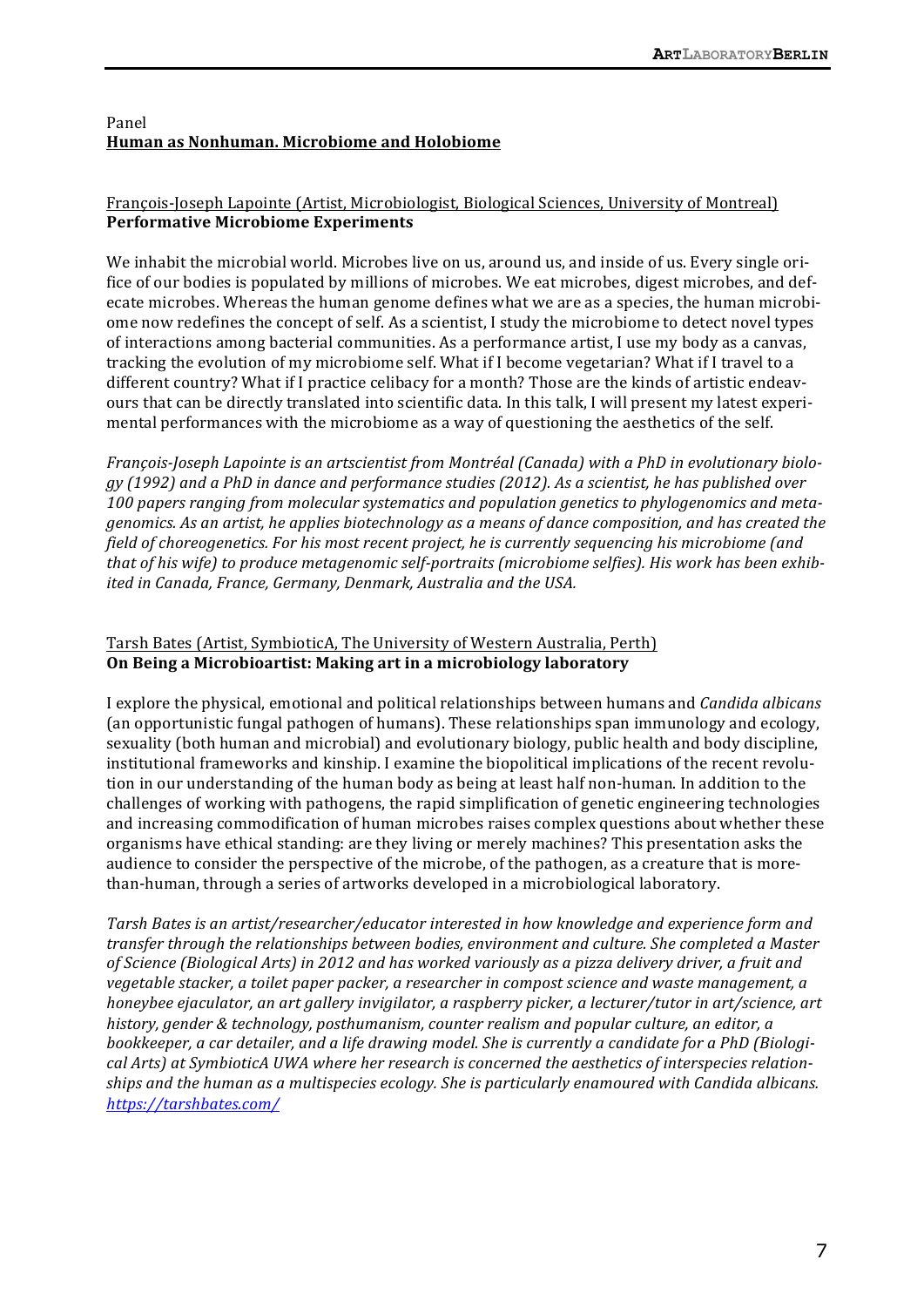# Regine Rapp (Art Theory, Curatorial Research, Art Laboratory Berlin) **Nonhuman Subjectivities. Artistic Strategies towards a Multispecies Performativity**

There are different moments in current artistic processes that leave behind the humanist idea of the solo artistic genius and explore complex collaborations across disciplines and more provocatively across species and kingdoms. What does it mean when nonhuman agents perform in a  $21^{st}$ century artwork? While not proposing the nonhuman as artist, certainly the performative process of art production can be a vehicle for the nonhuman agent as well as multispecies entanglements. A short overview of the dynamic aesthetic field of making-kin shows various artistic methods, embracing the *matter* as such, a direct *material engagement with the world* (Barad). A new artistic paradigm proves to have overcome the nature/culture divide by implementing worldly terrains for multispecies encounter, intra-action and performativity in a postanthropocentric era.

*Regine Rapp is an art historian and curator. Her research focuses on 20th and 21st century art, installation, image text theory, and art & science collaborations. As an Assistant Professor at Burg* Giebichenstein Kunsthochschule Halle she taught Art History. As co-founder of Art Laboratory Berlin (2006), she has researched and curated numerous exhibitions, seminars and conferences (Time and Technology, Synaesthesia, [macro]/[micro] biologies) and has presented research ideas international*ly.* Together with Christian de Lutz she developed the international interdisciplinary conference "Synaesthesia. Discussing a Phenomenon in the Arts, Humanities and (Neuro-) Science" in 2013. Her publication "[macro]biologies & [micro]biologies. Art and the Biological Sublime in the 21st Century" was *released in 2015. Currently she is elaborating the theoretical concept of Nonhuman Subjectivities and* Nonhuman Agents*.*

# Panel **Endosymbiosis and Sympoiesis**

# Rachel Mayeri (Artist, Media Studies, Harvey Mudd College, Los Angeles) **Orfeo Nel Canale Alimentare**

*Orfeo Nel Canale Alimentare* (Orpheus in the Alimentary Canal) is an animated opera about the digestive tract (finished in October 2017, 9:30 min. of length, Italian/ with subtitles). It was commissioned by Imagine Science Films and is part of a compilation of ten films on the theme of chimeras. In the film, Orpheus attempts to rescue Eurydice from a bout of indigestion by crossing the river of her inner-under world. But in the alimentary canal there are no heroes, only the multitudes. The river, which runs through us, the alimentary canal, is suggestive as a boundary object between the self and other, the internal and the external, the human and the nonhuman environment. The film explores the dissolution of individuality through the realization that our bodies are teeming with nonhuman life. Musically and narratively, in this ecological opera, individual heroes are superseded by the chorus, who represents a symbiotic view of life.

*Rachel Mayeri is an LA-based artist working at the intersection of art and science. Her videos, installations, and writing projects explore topics ranging from the history of special effects to the human* animal. The multi-year project "Primate Cinema" investigates the boundary between human and non*human primates in a series of video experiments. This work has shown at Sundance, Berlinale, Ars* Electronica, and dOCUMENTA (13). Recent commissions include the environmental art project "Critters Speak" about the Gulf of Mexico ecosystem seven years after Deepwater Horizon, with Brandon *Ballengée, funded by National Academy of Sciences Keck Futures Institute; the animated opera "Ofeo Nel Canale Alimentare"* about the digestive tract, supported by Imagine Science Films, and "The Jollies" an animated documentary about the primatologist Alison Jolly. As professor of media studies at *Harvey Mudd College, she teaches courses in Animal Media Studies, Art & Science, and Stories from the Anthropocene. http://rachelmayeri.com/*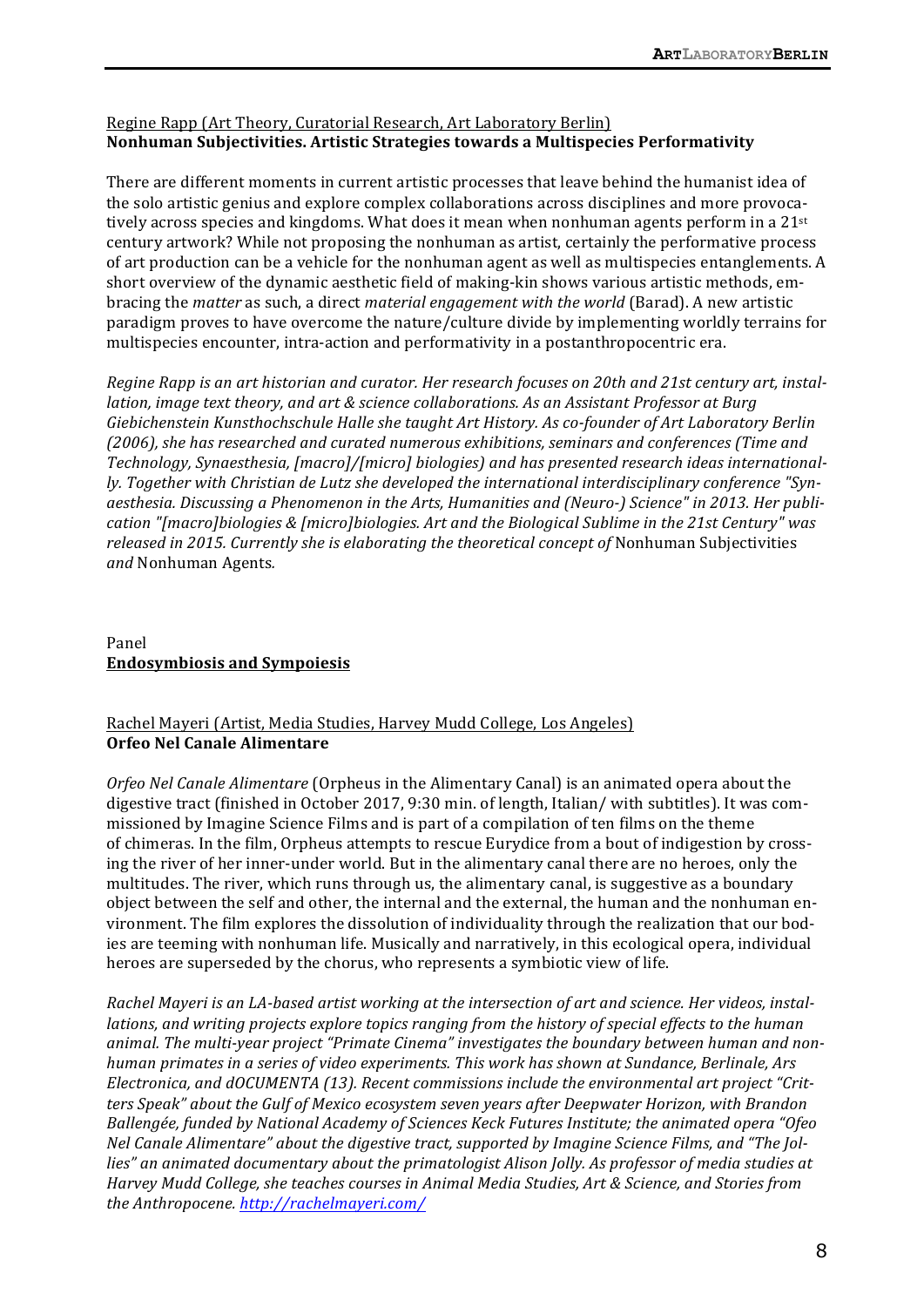# Heather Barnett (Artist, Researcher, Central St. Martins, London) Many-Headed: Co-creation across Scales and Species

The slime mould *Physarum polycephalum* is a well-established model organism within the fields of biology, physics and computing. It is also increasingly employed within art and design disciplines, pedagogic practices and public engagement activities as a vehicle for exploring questions of intelligence and agency. As both an artist and an educator Heather Barnett has been exploring the organism's emergent and adaptive properties and, since 2009, has developed a range of studies, methods and practices employing the slime mould as artistic medium, educational model and social metaphor. The intention of the work is to draw connections between complex systems in biological, technological and social contexts; to create emergent participatory platforms for selforganisation and co-creation; and to develop interdisciplinary methods of creative and critical inquiry. Here, Barnett will explore the notion of 'polycephalism' (many-headedness) in both slime mould and human terms.

Heather Barnett is an artist and educator with an international reputation for innovative interdisciplinary work involving scientists, artists, participants and organisms. Working with imaging technologies and biological behaviours, projects include microbial portraiture, cellular wallpapers, performing cuttlefish and an on going 'collaboration' with the intelligent slime mould, Physarum polycepha*lum.* Heather has exhibited widely in art galleries, science museums and public spaces, including the *Victoria & Albert Museum, Science Museum, Wellcome Collection (London), and the New Institute (Rotterdam), and Observatory (New York). She is Lecturer on the MA Art and Science at Central Saint Martins, University of the Arts London, chairs London LASER in association with Leonardo/ISAST, and is a Higher Education Academy National Teaching Fellow. http://heatherbarnett.co.uk/* 

# Daniel Lammel (Institute of Biology, Free University Berlin) Endosymbiosis and the "love story" between plants and microorganisms

It has been 50 years since Lynn Margulis proposed the endosymbiont hypothesis. She brought light upon the origin of organelles in eukaryotic cells, proposing that mitochondria and plastids evolved from symbiosis with bacteria. Molecular biology analyses have brought more evidence supporting that, even if no experiments have definitely proved it. However, it is well known in science that several plants form endosymbiosis with bacteria and fungi. Per definition: *Endosymbiosis*, noun, symbiosis in which one of the symbiotic organisms lives inside the other; and *love*, noun, 1. a strong feeling of affection; 2. a great interest and pleasure in something. 3. feel deep affection or sexual love for. This talk will play about how some bacteria and fungi interact with plants to form endosymbiosis, and how complex, specific, beautiful and important for life on earth it is.

*Daniel Renato Lammel, Agronomic Engineer, Ph.D. In his Master's thesis he worked with the diversity* of bacteria called rhizobia that form endosymbiosis with leguminous plants (family Fabaceae). During his PhD he worked with environmental microbiology and molecular biology related with the biogeochemical cycles. Coincidentally he was neighbour of L. Margulis in Amherst, Massachusetts. Cur*rently, he is a post-doctoral research fellow at Free University Berlin, working with arbuscular mycorrhizal fungi, that forms obligatory endosymbiosis with plants.* 

# Laura Benítez Valero (Institute of Philosophy, Autonomous University of Barcelona) **Biosophy and Mutagenesis. Towards an Alien Sym\_poiesis**

The use of *Biosophy* and the return to Spinoza's contributions is to seek an alternative to avoid ideal-materialisms. What we could name as *ontological immanence* is an essentially antihierarchical proposal, in terms of Deleuze, because all being, *étant*, exercises as much being, *être*, as there is in it. A *becoming of beings in being*. This subversive potential, *all beings are the same, se valent, all being(s)\_thing(s)* of *being, être, are the same in their difference,* is connected not only to some (com)post\_human discourses but also to symbiogenesis. Lynn Margulis remarked "physical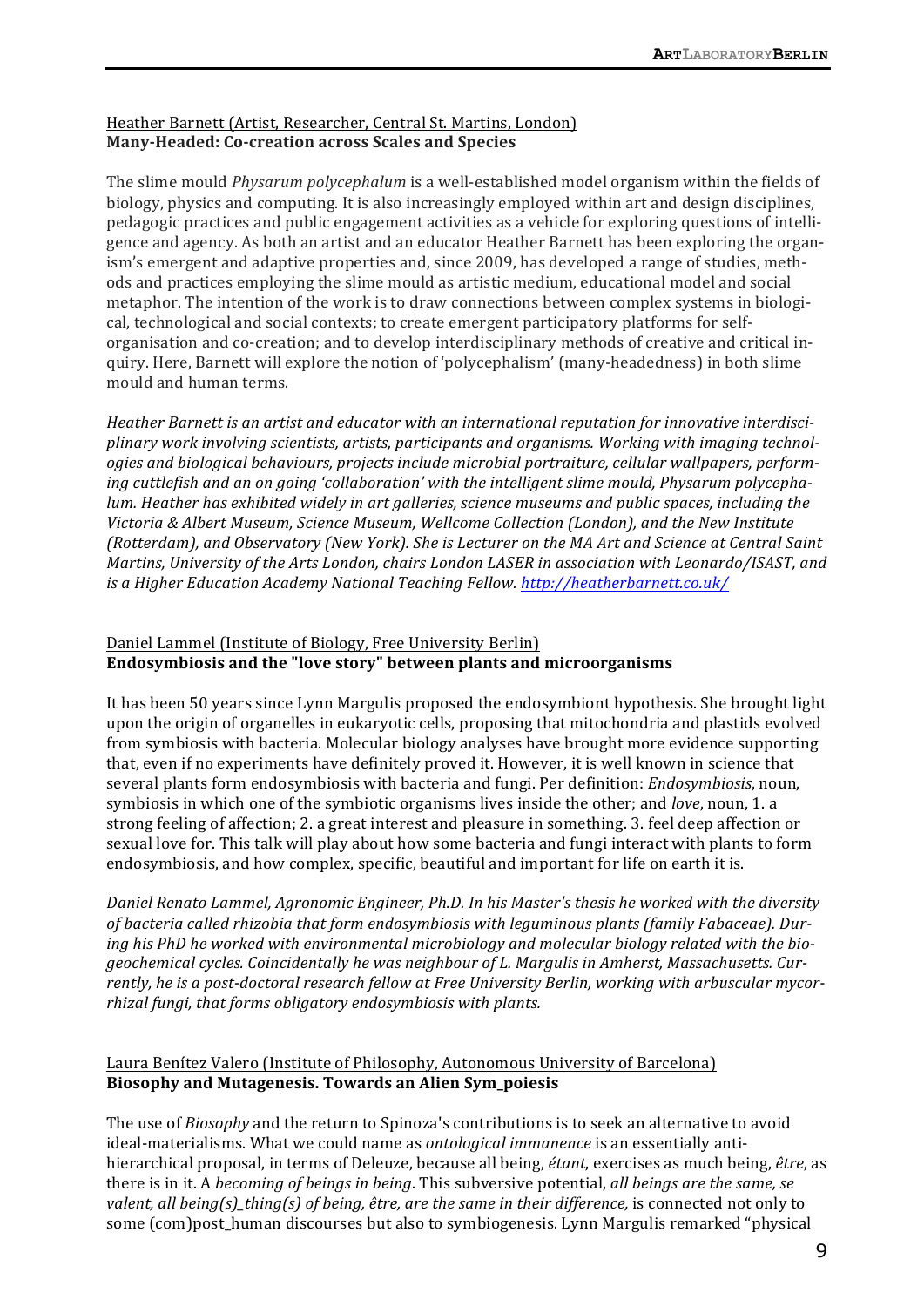contact is a non-negotiable requisite for many differing kinds of life" (1998), so as long as we are very much part of *Nature* we are entangled by a symbiotic toxic interdependence. The *potentia* of some biohacking and artistic proposals working *with\_in* non-human agents relies in antiindividualistic perspectives. Then, *could we think on sym\_poiesis as a material discourse phenomena*, *materialising in intra-action with other material discourses apparatuses? An alien mutagenesis?* 

Laura Benítez Valero earned a PhD in Philosophy from the Autonomous University of Barcelona *(UAB)* with a thesis on the relationship between artistic practises and biotechnology *(January 2014).* She is an external collaborator of the teaching team for Aesthetics and Art theory at the Department of Philosophy of the UAB. She has worked as coordinator at the Institute of Humanities of Barcelona/CCCB and as a teacher on the Master's degree in Research in Arts and Design at EINA. She has *been guest researcher at the Ars Electronica Centre, and researcher at the MACBA's documentation centre.* She has participated in cycles as a reader, teacher and guest researcher at different international institutions. She is currently collaborating on different research projects, academic and auton*omous alike. Her current research focuses on processes of bio-resistance, bio-civil disobedience and nonhuman agents.*

### Panel **Nonhuman Agents. A Report**

Through workshops and lectures, seven international artists, six of whom live in Berlin, invited the public to think about the non-human by means of selected artistic, performative and scientific methods. Mushrooms, mosses, lichens and bacterial processes, as well as Berlin wetlands, play a central role. Workshop participants explored symbiotic bacterial and yeast communities or viewed urban space through the nonhuman perspectives of the intelligent single-cell organism *Physarum polycephalum* and GPS tracking.

Here the results of the four workshops and one lecture are presented to the conference public. http://www.artlaboratory-berlin.org/html/eng-events-archive.htm

# Alanna Lynch (Artist, Berlin)

Alanna Lynch works with organisms, textiles, research and performance, drawing on a varied back*ground* in biology, psychology and activism. Her work explores feelings of fear and disgust and the politics of affect. She holds degrees in Fine Art, Psychology and Library and Information studies. She has exhibited and performed internationally. Recent awards include the Goldrausch Künstlerinnen*projekt Scholarship (2016). She has taught at Kunsthochschule Weißensee and is a member of the collective Smell Lab. www.alannalynch.com*

# Margherita Pevere (Artist, Berlin)

Deeply fascinated by biological processes, Margherita Pevere is a visual artist and researcher investi*gating decay and transformation of human and non-human matter. Her practice features a unique combination of organic and technological materials: she grows bacterial cultures, manipulates paper* and photographic film, collects organic relics, captures ephemeral lights with digital video and plans to store a digitized collection of memories on bacterial genome. Pevere received a Masters at the Berlin University of the Arts and is now a PhD candidate in Artistic Research at Aalto University in Helsinki (FIN). She is member of the Finnish Bioart Society. Most recent exhibitions include the Article *Biennial* – *i/o lab, Stavanger* (NO) and State Festival, Berlin.

*margheritapevere.com*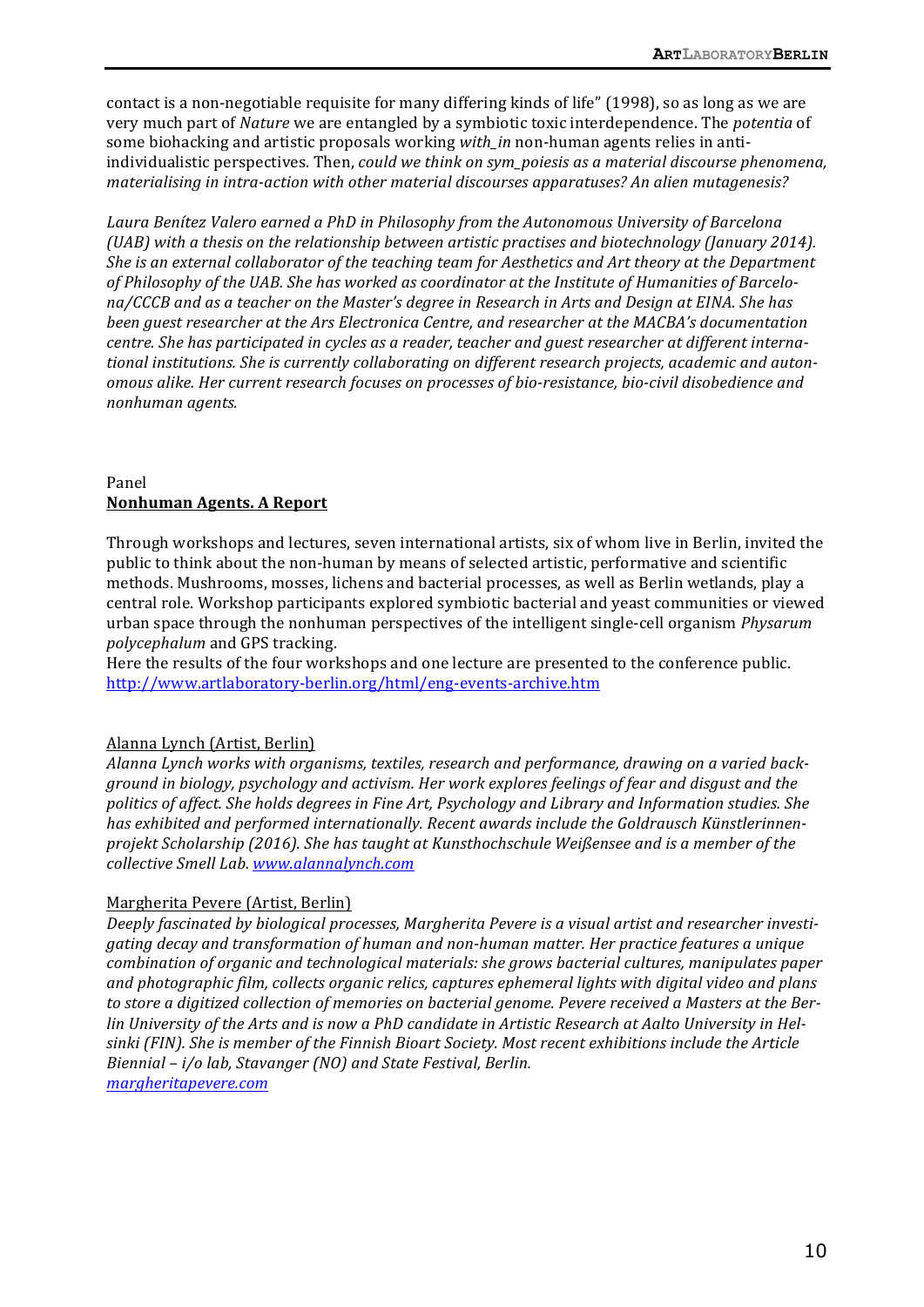#### Theresa Schubert (Artist, Berlin)

The Berlin-based artist Theresa Schubert researches the interface of art, biology and technology. She studied media art at the Bauhaus-University, Weimar. In her artistic practice, she combines variable *media* with works that manifest themselves aesthetically in audiovisual installations, photographs or *works* on paper. Her work treats phenomena of nature not only as inspiration but as material and *critical process.*

*www.theresaschubert.com*

#### Sarah Hermanutz (Artist, Berlin)

Sarah Hermanutz is a visual artist working at the intersections of performance, technology, and ecology. Her sculptures, installations, and performance experiments are preoccupied with wetlands, am*phibious creatures, and the mysteries of social cognition. She frequently collaborates with dancers, musicians, and audiences to explore the complex and often unspoken social assumptions between the minds and bodies of audiences, performers, and 'props' (both human and nonhuman). Her artistic research takes place in Berlin at Lacuna Lab, an art and technology collective she co-founded in 2015,* and in the media arts department of Bauhaus University Weimar. Her performances and projects *have been presented across Europe, the USA, and Canada.*

*http://sarahhermanutz.com/*

Heather Barnett *(see above – in panel "Endosymbiosis and Sympoiesis")* 

#### Plan b (Sophia New & Daniel Belasco Rogers) (Artists, Berlin)

plan b is the artist duo Sophia New and Daniel Belasco Rogers. Since 2003 (Daniel) and 2007 (Sophia), plan b have recorded and stored every daily movement using GPS technology. Results of this are *presented in festivals, galleries and at http://planbperformance.net. In their performance work, they* explore topics such as the dynamics of conversation, singing, confessions and cycling. They also work *in* the fields of installation, new media, fine art and give workshops. Since the establishment of plan b *in* 2002, they have developed more than 25 projects, which have been and are to be seen in over 27 *cities worldwide.*

Panel **Nonhuman Perspectives under Threat**

#### Mary Maggic (Artist, Vienna) **From Molecular Colonization to Molecular Collaborations**

Our world is an alien landscape filled with toxicities. Thanks to capitalist forces such as petrochemical, agricultural, and pharmaceutical industries, endocrine disrupting molecules mutate our bodies and bodies of non-human species, and at the same time "queer" our socio-cultural constructions of what is "normal" and what is "natural." All-pervasive and inescapable, are we able to reposition our stance on molecular "disruption" and formulate new narratives for being-of-this-world? Therefore it urges us to consider the micro-performativity of hormonal substances as an agential power of not only molecular colonization but of molecular collaboration.

*Mary Maggic is an artist and biohacker working at the intersection of biotechnology and cultural* discourse. Their work spans documentary filmmaking, DIY science, and public intervention. Maggic's *most recent projects Open Source Estrogen and Estrofem! Lab generate DIY protocols for the extrac*tion and detection of estrogen hormone from bodies and environments, demonstrating its micro*performativity* and potential for mutagenesis, i.e. gender-hacking. They have a BSA in Biological Sciences and Art from Carnegie Mellon University and a Masters in Media Arts and Sciences from MIT *Media Lab, and have exhibited at the HKW for Transmediale and the OK Center for Ars Electronica. More Maggic can be found at http://maggic.ooo*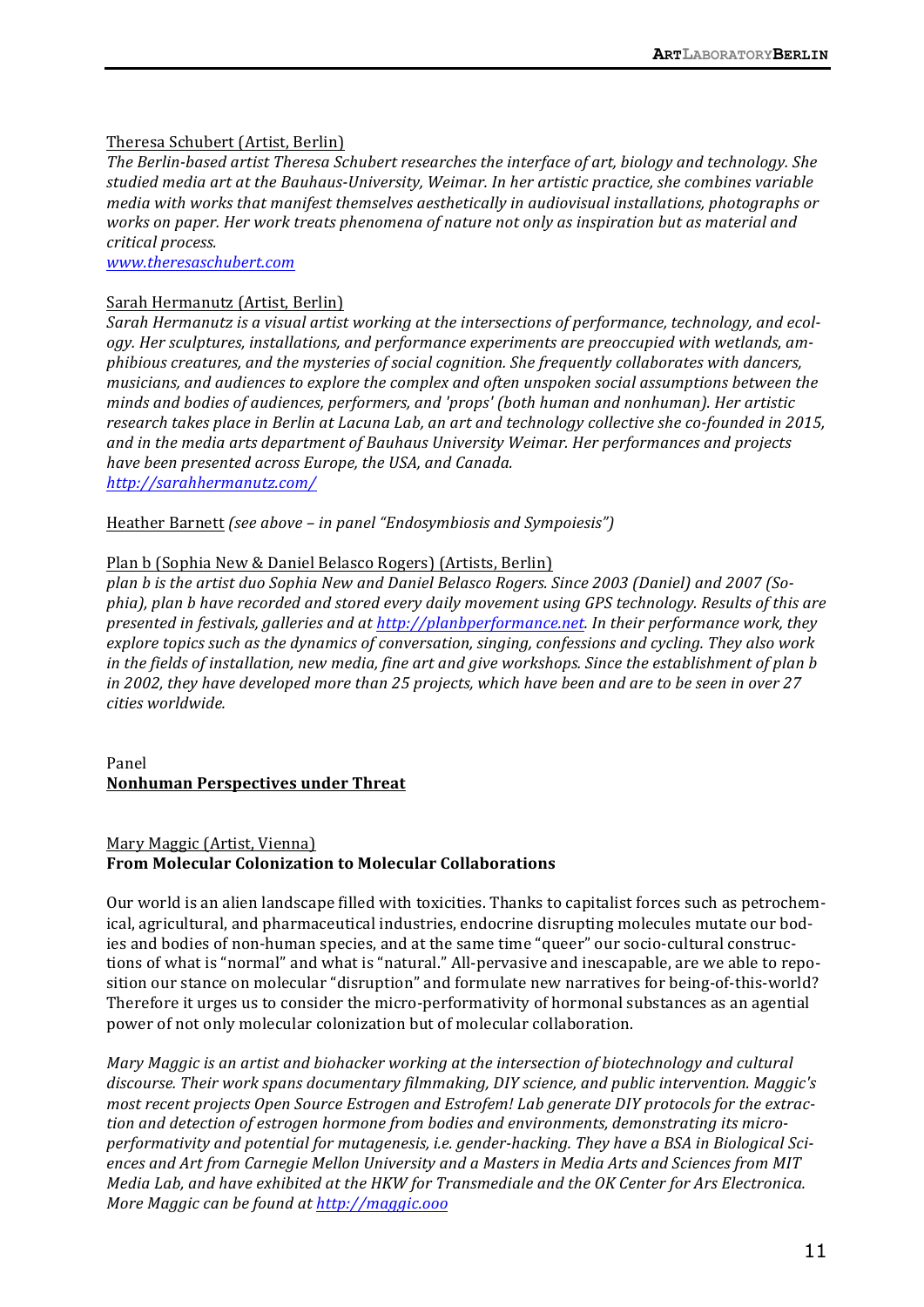# David Sepkoski (Max Planck Institute for the History of Science, Berlin) Are We Experiencing a 'Sixth Extinction' and Does It Matter?

The idea that we are currently experiencing a 'Sixth Mass Extinction' developed during the late 1980s and early 1990s in the context of heightened awareness of global biodiversity loss. The term 'Sixth Extinction' is an explicit reference to the five major mass extinctions of the geological past, and reflects the important influence that paleontology – the study of life's past – has had on estimates and predictions about the present and future of life on earth. However, while it has become an effective rhetorical tool, the term 'Sixth Extinction' also raises problems. On an empirical level, it is debatable whether comparisons of data and scale between past and present extinctions are valid – a concern raised by paleontologists themselves. And from an ethical and philosophical perspective, the analogy between the agency of humans and major geological events of the past flirts with an anthropocentrism that has often characterized the discourse around the 'Anthropocene.'

*David Sepkoski is a Senior Research Scholar at the Max Planck Institute for the History of Science in Berlin.* He has written widely on the history of paleontology and biology, data and information practices in natural history, and the environmental sciences. His current book, Catastrophic Thinking: *Extinction and the Value of Diversity is a history of the relationship between scientific theories and* cultural anxieties about extinction, and will be published by the University of Chicago Press. His next *project* is a history of cultural responses to the sciences of 'deep time' from the Enlightenment to the *Anthropocene.*

# Panel **Beyond the Animal as Machine. Ethology in the Age of Technoscience**

# Birgit Schneider (Media Ecology, Institute of Arts and Media, University of Potsdam) Through the Eye of an Animal. Uexküll's Perceptual Worlds in 360°?

The zoologist Jakob von Uexküll conceptionalized the German term "Umwelt" to describe the way different types of animals such as birds, marine fish or snakes are perceiving their surroundings. He was guided by the Neo-Kantian idea that the organs of perception shape the ways how the world is perceived. By adapting the concept to all forms of animals he consequently ended up with the idea of manifold "Umwelten" (in plural), because each animal is equipped with different organs adapted to the environment. In my talk I am guided by the observation that today Uexküll'ian ideas are taken up by means of new media technologies: interactive programming, virtual-realityhelmets, go-pro-cameras and 360 degree videos try to get beyond the human cave of perception and allow animal world experiences. In my talk I will introduce and problematize some current examples in between science, animal protection and art that are telling in respect to how people think that animals perceive the world but also about their own (media) tunnels of perception. This leads to the question if, in fact, the current ways that connect to animal perception tell more about the disconnectedness from other species than about animal perception.

*Birgit Schneider holds a PHD in cultural studies and is currently professor for media ecology at Pots*dam University, Institute for Arts and Media, European media studies. She studied art history and *media studies, philosophy, and media art at the Karlsruhe University of Arts and Design, Goldsmiths College, London, and the Humboldt University of Berlin. Her research focus are technical and scientific images* with a strong focus on questions of mediality, media aesthetics, codes, diagrams and textility *from* 17th century till the present. Her current research focuses on the visual communication of cli*mate since 1800 and a genealogy of climate change visualization in between science, aesthetics and politics.*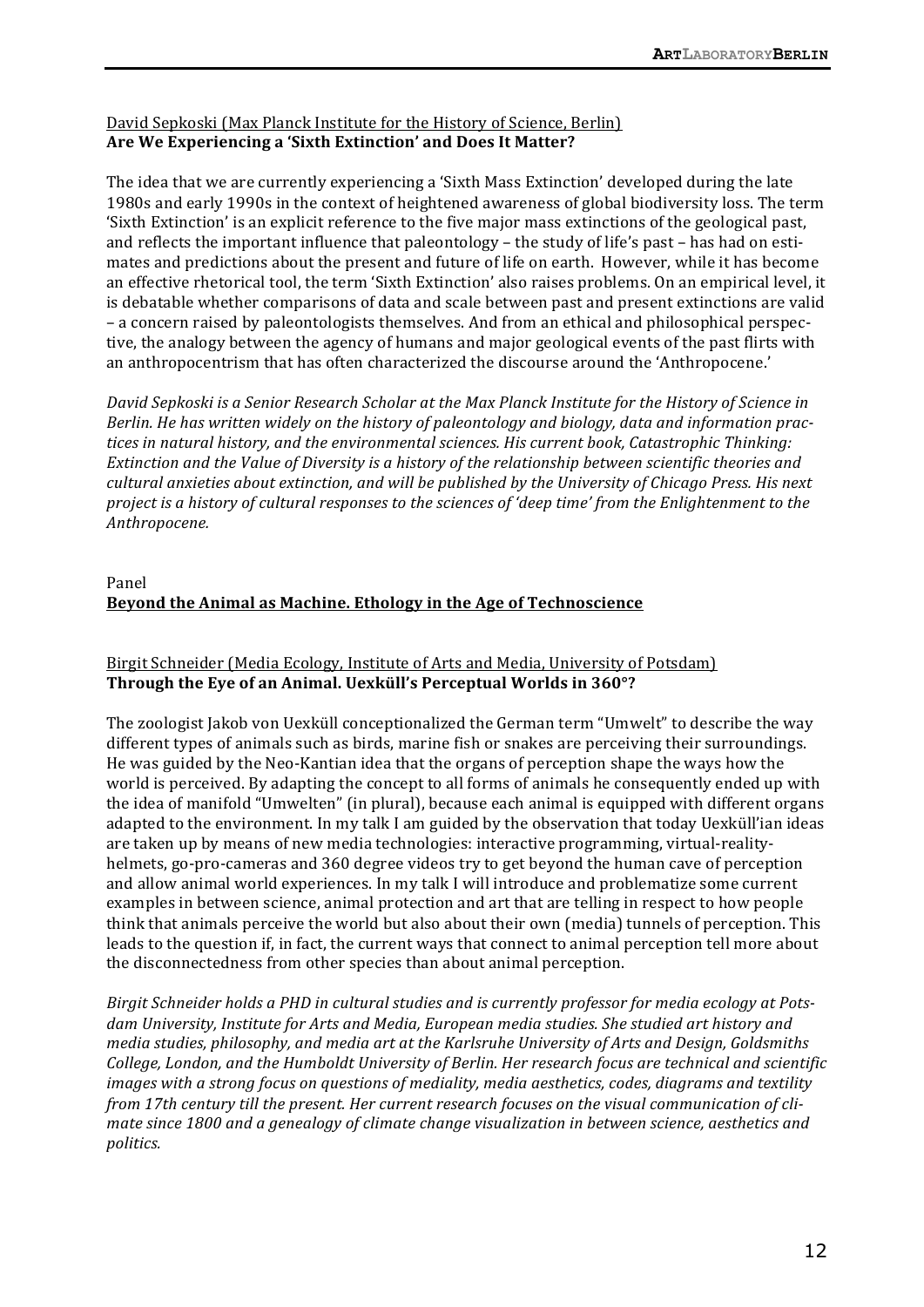# Robertina Šebjanič (Artist, Ljubljana) **Sound of Troubled Worlds = Songs for Serenity**

*--- "There are still songs to sing beyond mankind" by Paul Celan* Improved living conditions in a technologically advanced world enables us to live significantly longer than in the past centuries. But the question is how this coexistence and relationship is going to be shaped in the future. The work *Aurelia* 1+Hz / proto viva generator (2014) addresses the coexistence of human animals and machines in this "new normal" situation. The most substantial aims of the audiovisual performance *Aurelia* 1+Hz / *proto viva sonification* (2015) are to explore the phenomena of interspecies communication, sonification of the environment and the underwater acoustic/ bioacoustics. The project *Aquatocene* / subaquatic quest for serenity (2016) reflects about the immersion into the underwater acoustic environment and the sound and noise pollution produced there by human presence. The project explores the relationship between sound, nature and society and the human impact on the (under)water habitat as well as the establishment and maintenance of safe audio environments for animals that live in the oceans and seas.

*Robertina Šebjanič* (SI) works in the intersection of art, technology and science. Her work encom*passes immersive installations, av performances, workshops that tackle philosophical questions of our* society to the understanding of living systems and their interaction with the environment. Her ideas and concepts are often developed in collaboration with others, through interdisciplinary integration. She is a member of Hackteria Network and Theremidi Orchestra. She was awarded an Honorary Mention @Prix Ars Electronica 2016, nomination for STARTS2016 and nomination for the White Aphroid award. She is part of SHAPE2017 platform. Robertina is internationally exhibited artist. She per*formed* / *presented* / exhibited at solo and group exhibitions as well as in gallery's, biennials, triennials and festivals: Ars electronica\_Linz, Kosmica\_Mexico City, Le Cube\_Paris, Art Laboratory Berlin, Piksel\_Bergen, Device art\_Zagreb & Eastern Bloc\_Montreal, Eyebeam\_New York, PORTIZMIR#3\_ Iz*mir, Kiblix festival Maribor, Gallery Kapelica Ljubljana. She studied at the Academy of Fine Arts and Design* (SI), Famul Stuart School of Applied Arts (SI) and the Valand School of Fine Arts (SE). *http://robertina.net/* 

# Vivian Xu (Artist, designer, Shanghai) **The Silkworm Project**

The Silkworm Project explores the possibilities of designing a series of hybrid bio machines that are capable of generating self-organized silk structures. The silk machines utilize a closed feedback loop system between the organic and the artificial, where the biological and the computational form an ecosystem that demonstrates automated production that is autonomous in its nature. Researching in the history of computation and its entanglement with the technological development of the loom, the artist is explores a critical and artistic intersection between the organization of silk and the organization of information. This comparison between old and new technologies, between one of the world's oldest materials  $-$  silk  $-$  and the its newest medium  $-$  data  $-$  brings up new questions of production and computation in the present day. The artist tackles this question through a series of machines that addresses 2D and 3D printing.

*Vivian Xu is an artist and researcher from Beijing, currently based in Shanghai. Her work explores the boundaries between bio and electronic media in creating new forms of machine logic, life and sensory* systems. She has shown and lectured at various institutions in China, the US, and Australia, including the National Art Museum of China, the Chronus Art Center, New York Science Museum, and SymbioticA. Her work has also been published and featured in the Unreasonable mini documentary series, Creator's Project China, Vice China, and Elle USA. She is co-founder of Shanghai-based cross-disciplinary design lab Dogma Lab. She was Research Fellow at the Interactive Media Arts Program at New York *University, Shanghai, and researcher and committee* member at Genspace, a community bio lab in Brooklyn, New York. She received her MFA in Design + Technology from Parsons the New School for Design in New York. *www.vivianxuprojects.com*